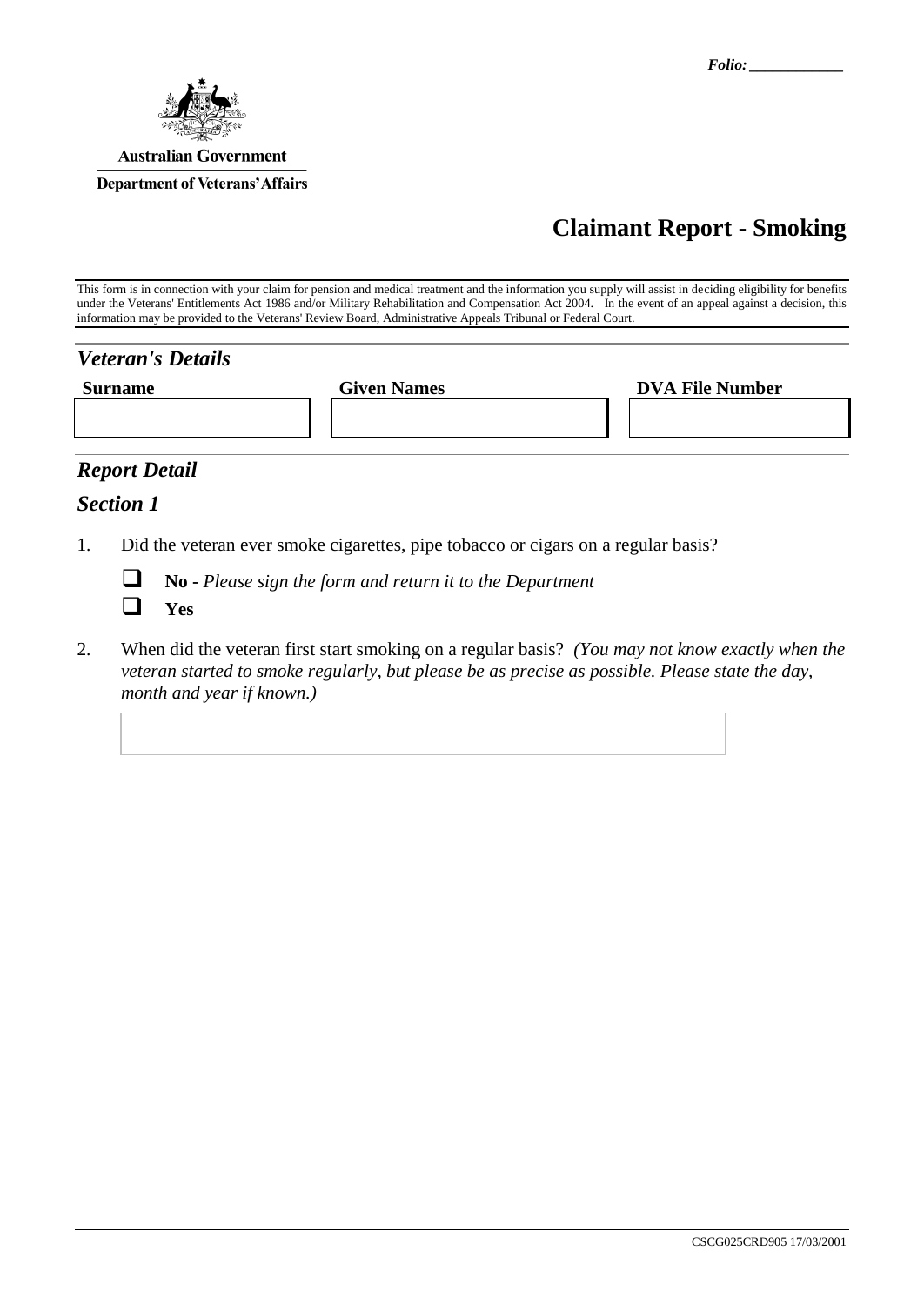3. Approximately how much did the veteran regularly smoke **at that time**? Please enter details for each product smoked at that time – eg if the veteran smoked "tailor made" **and** "roll your own" cigarettes, please complete details in column (a) and column (b).

| (a)<br>Number per<br>day (Regular<br>or tailor made) | <b>Cigarettes</b><br>( <b>b</b> )<br><b>Ounces</b> per<br>week (Roll<br>your own) | 2<br><b>Pipe tobacco</b><br><b>Ounces per week</b><br><sub>or</sub><br>grams per week | 3<br><b>Cigars</b><br>Number per week |
|------------------------------------------------------|-----------------------------------------------------------------------------------|---------------------------------------------------------------------------------------|---------------------------------------|
|                                                      |                                                                                   | oz/week<br><sub>or</sub><br>gr/week                                                   |                                       |

4. Why did the veteran start to smoke on a regular basis?

- 5. Did the veteran ever stop smoking permanently?
	- $\Box$  No
	- **The Ves** When did the veteran stop smoking permanently?

**/ /**

6. Did the amount smoked per day ever change since the veteran first started smoking on a regular basis?



- **No** *No further information is required. Please sign the form and return it to the Department.*
- **Yes**  Please complete Section 2 of the questionnaire.